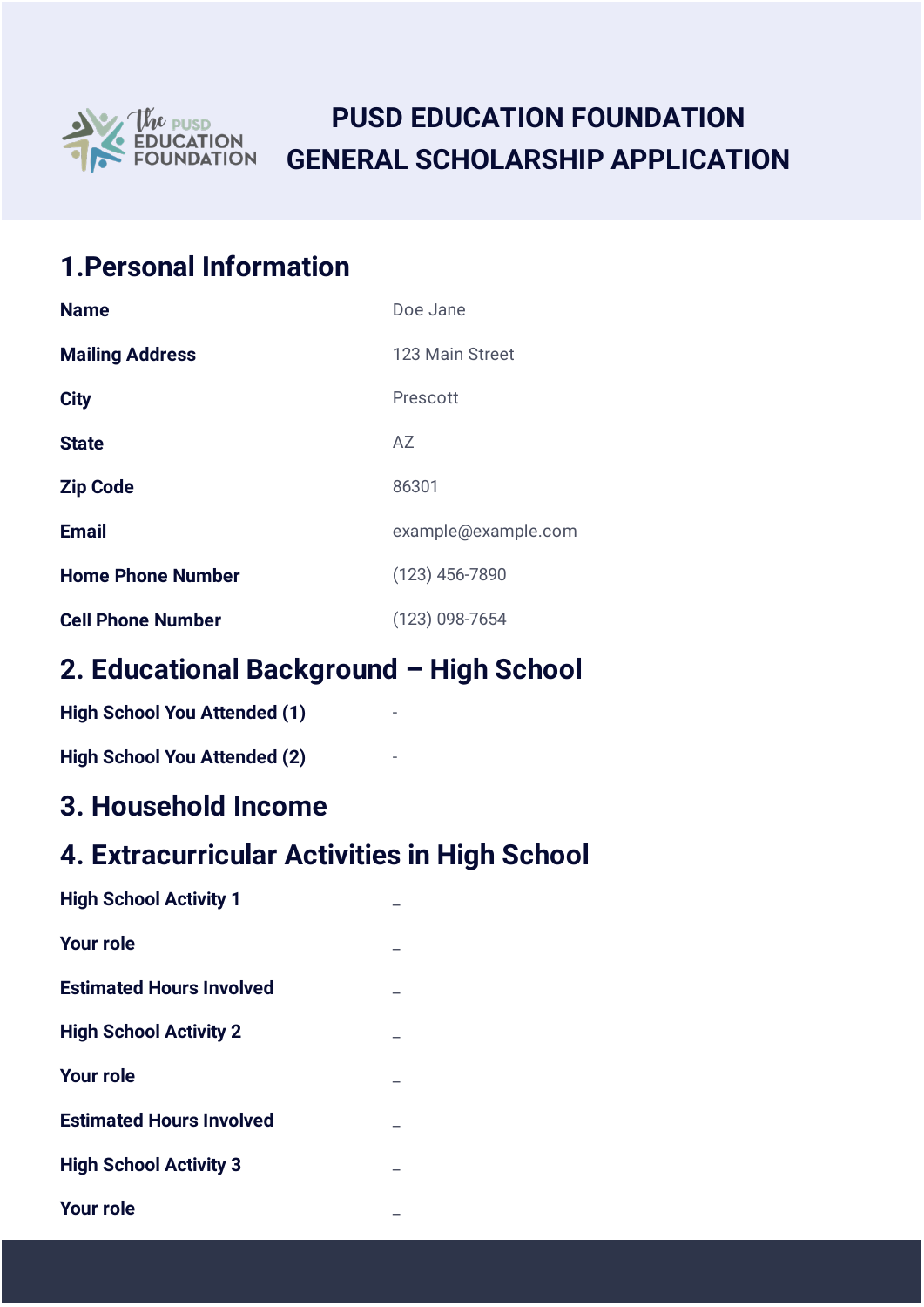| <b>High School Activity 4</b> |  |
|-------------------------------|--|
| <b>Your role</b>              |  |
| <b>High School Activity 5</b> |  |
| <b>Your role</b>              |  |

-

\_

\_

# **5. Employment - While Attending School**

 **EMPLOYMENT 1: List title, duties and length of time employed** 

 **EMPLOYMENT 2: List title, duties and length of time employed** 

 **EMPLOYMENT 3: List title, duties and length of time employed** 

### **6. Public Service and Community Activities while in High School**

| <b>Community Activity 1</b>     |  |
|---------------------------------|--|
| <b>Your Role</b>                |  |
| <b>Estimated Hours Involved</b> |  |
| <b>Community Activity 2</b>     |  |
| <b>Your Role</b>                |  |
| <b>Estimated Hours Involved</b> |  |
| <b>Community Activity 3</b>     |  |
| <b>Your Role</b>                |  |
| <b>Estimated Hours Involved</b> |  |
| <b>Community Activity 4</b>     |  |
| <b>Your Role</b>                |  |
| <b>Estimated Hours Involved</b> |  |
| <b>Community Activity 5</b>     |  |
| <b>Your Role</b>                |  |
| <b>Estimated Hours Involved</b> |  |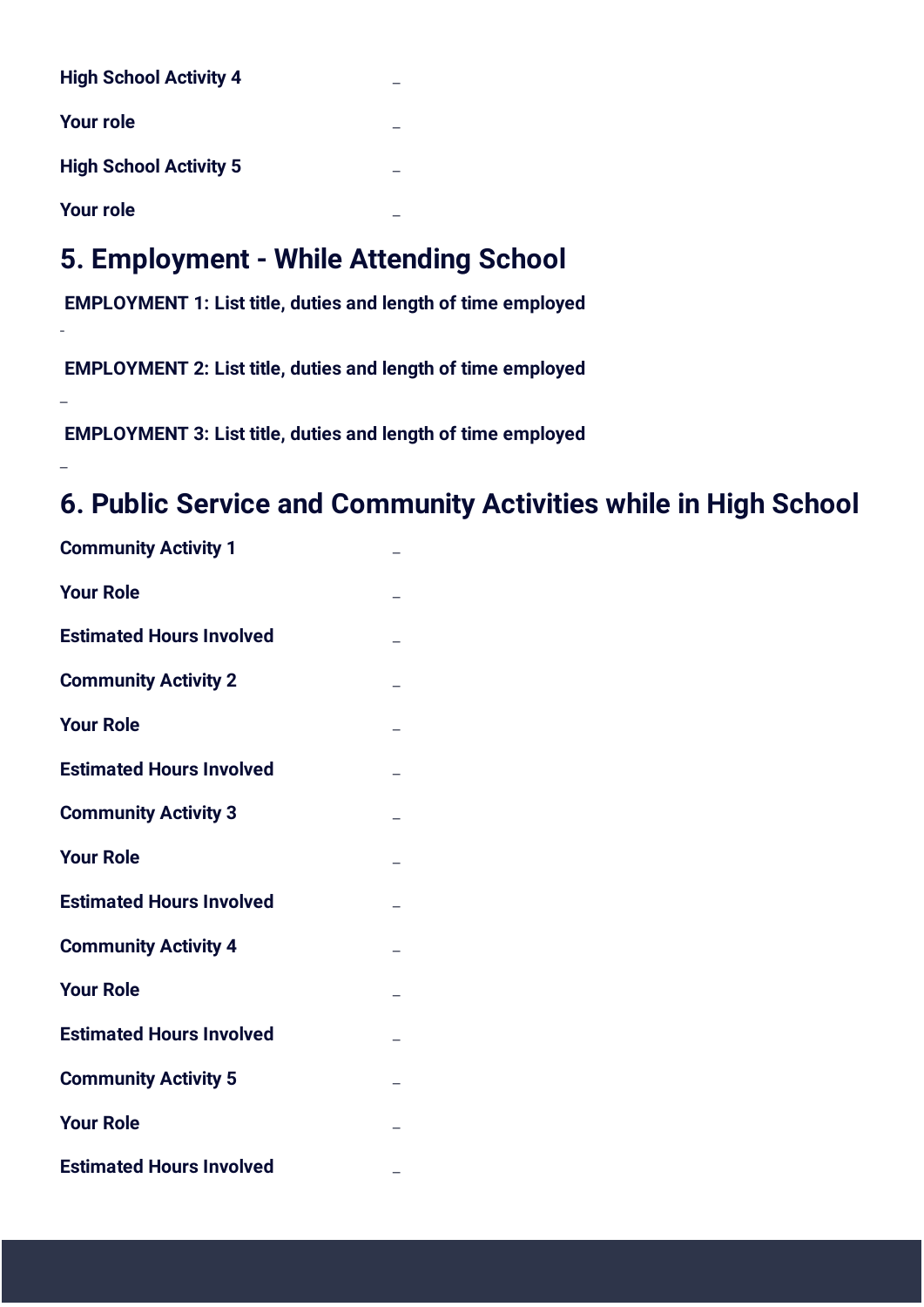# **7. Awards and Special Recognitions in High School**

**1-Award** \_

**What Did You Do To Receive The Award?**

**2-Award** \_

\_

\_

\_

\_

\_

\_

**What Did You Do To Receive The Award?**

**3-Award** \_

**What Did You Do To Receive The Award?**

### **8. Future Education Plans**

| What are your college or technical<br>school choices? (1) |  |
|-----------------------------------------------------------|--|
| <b>What are You Planning to Study?</b>                    |  |
| What are your college or technical<br>school choices? (2) |  |
| <b>What are You Planning to Study?</b>                    |  |
| What are your college or technical<br>school choices? (3) |  |
| <b>What are You Planning to Study?</b>                    |  |

#### **9. Are you the first in your family to attend college?**

#### **10.Financial Need**

**Why do you need financial assistance and what are you doing, other than applying for this scholarship, to meet the need?** 

## **11. Essay Questions**

**11a. What challenges have you had to overcome (e.g., financial, personal, medical)?**

**11b. What are your academic and career goals and your plans to achieve them?**

**11c. What additional information do you want the scholarship committee to know about you?**